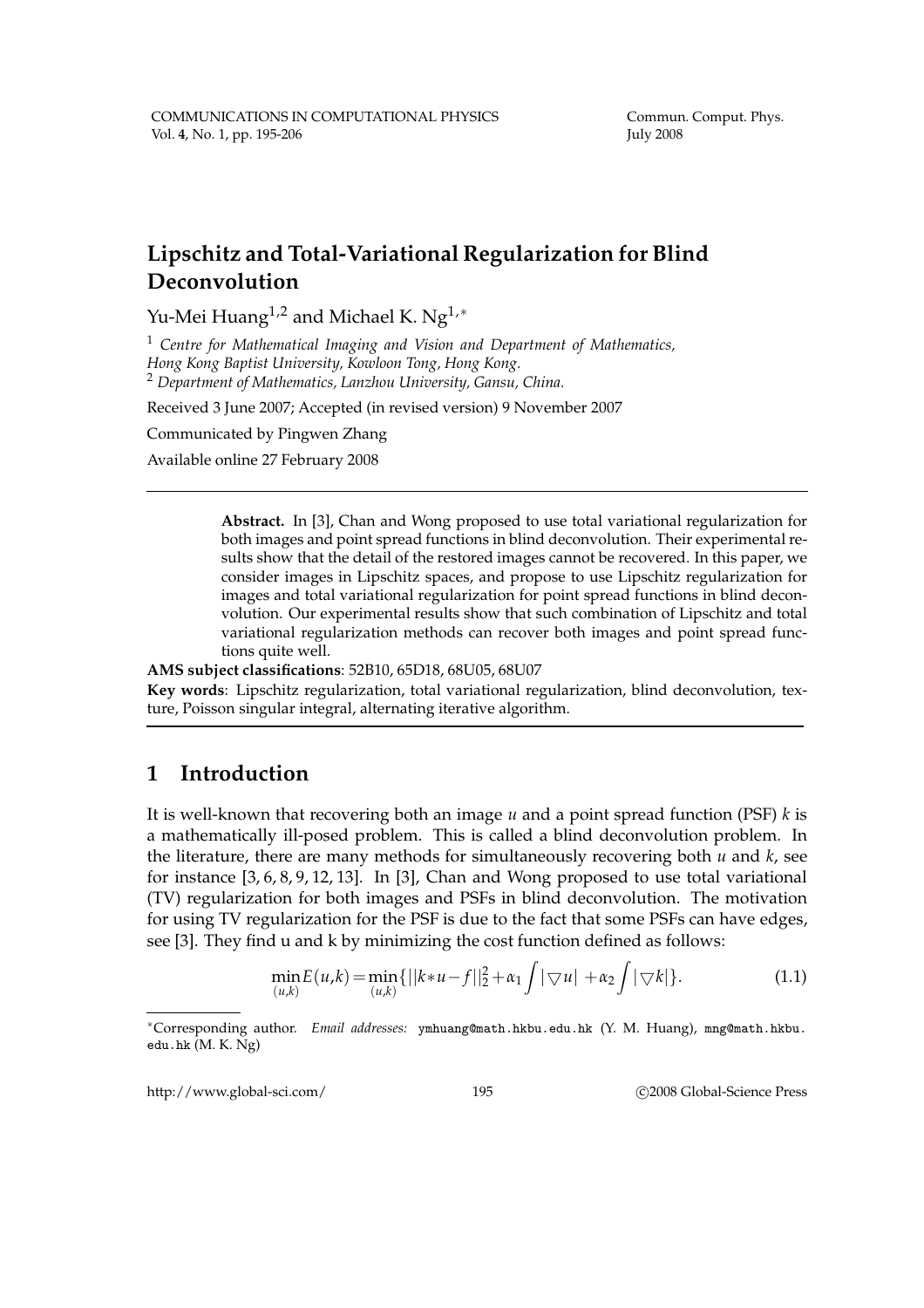Here ∗ denotes convolution operator, *u* and *k* are the original image and the exact blur respectively, *f* is the observed image,  $\alpha_1$  and  $\alpha_2$  are positive parameters which measure the trade off between a good fit and the regularity of the solutions *u* and *k*. Chan and Wong devised fast numerical algorithms for solving the minimization problem (1.1). Their algorithm can recover both the image and PSF without any a priori information on the PSF. However, their experimental results show that the detail of the restored images cannot be recovered. The main reason is the TV regularization is used for the image.

In this paper, we consider images in Lipschitz spaces where a wide class of nonsmooth images can be modeled, see for instance [1, 4, 5], and propose to use Lipschitz regularization for *u* and total variational regularization for *k* in blind deconvolution. Similar to (1.1), we formulate the blind deconvolution problem as follows:

$$
\min_{(u,k)} E(u,k) = \min_{(u,k)} \{ ||k*u - f||_2^2 + \alpha_1(||u||_2^2 + \gamma ||z_t * u||_2^2) + \alpha_2 \int |\nabla k| \},
$$
\n(1.2)

where  $\alpha_1$  and  $\alpha_2$  are the regularization parameters, and the image regularization term based on the Wiener filtering is given by  $(||u||_2^2 + \gamma ||z_t * u||_2^2)$ , see [1] for detail. Here  $z_t$  $(t>0)$  is a function related to the Poisson kernel used to calibrate the lack of smoothness of *u* at the scale *t* with the weighting *γ*>0. The construction of image regularization term is based on the assumption that the images belong to proper Lipschitz spaces.

The outline of this paper is as follows. In Section 2, we will introduce Lipschitz regularization method and consider alternating minimization algorithm for solving (1.2). In Section 3, numerical results will be presented. Our experimental results show that such combination of Lipschitz and total variational regularization methods can recover both images and point spread functions quite well. The detail of the restored images can be recovered. Finally, the concluding remarks are given in Section 4.

## **2 Blind deconvolution by Lipschitz regularization**

Total variational regularization method can efficiently recover edges of images, it loses much fine scales of the images due to the assumption that images are represented by bounded variation functions [7]. In this paper, we consider images in Lipschitz spaces. In order to represent images in Lipschitz spaces, the Poisson singular integral is used to measure the smoothness of an image. The details can be found in [1].

The Poisson singular integral operator is defined as a linear operator on  $\mathbf{L}^2(\mathbf{R}^2)$  as follows:

$$
\Psi_t u(x,y) = \int_{\mathbf{R}^2} \psi_t(w,v) u(x-w,y-v) \, dw \, dv. \tag{2.1}
$$

For fixed *t* > 0, the Poisson kernel  $\psi_t(x, y)$  is given by

$$
\psi_t(x,y) = \frac{t}{2\pi(x^2 + y^2 + t^2)^{3/2}}, \quad \forall (x,y) \in \mathbb{R}^2.
$$
 (2.2)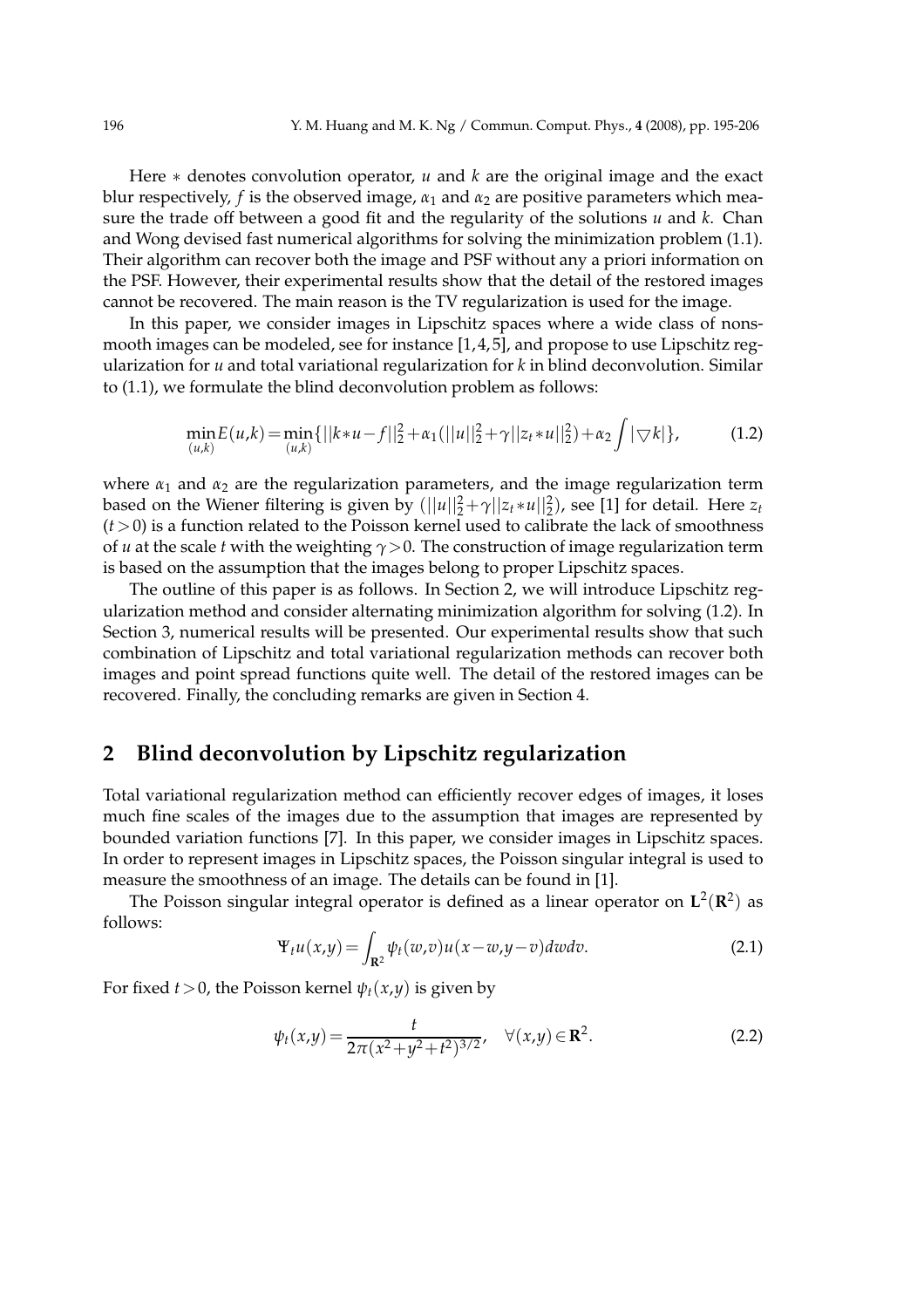We note that a function *u* is in Lipschitz space if and only if

$$
\sup_{t>0}t^{-\beta}||\Psi_t u - u||_2 < \infty,
$$
\n(2.3)

where  $\|\cdot\|_2$  is the *L*<sup>2</sup>-norm and *β* is the parameter of Lipschitz space which image *u* belongs to. The value of *β* reflects the degree of smoothness of image *u*, smoother the image *u* is, larger the parameter  $\beta$  will be. In practice, we can compute the following integral

$$
\int_0^t ||\Psi_s u - u||_2^2 ds
$$

to calibrate the lack of smoothness of *u*. Because the Fourier transform of  $\psi_t(x,y,t)$  is  $e^{-t\rho}$  $(\rho = \sqrt{\xi^2 + \eta^2})$ , by using the Parseval theorem, we obtain

$$
\int_0^t ||\Psi_s u - u||_2^2 ds = \int_{\mathbf{R}^2} \int_0^t (1 - e^{-s\rho})^2 ds \, |\hat{u}(\xi, \eta)|^2 d\xi d\eta,
$$

where  $\hat{u}$  denotes the Fourier transform of  $u$ . Using convolution theorem and Parseval theorem again, it implies that

$$
\int_0^t ||\Psi_s u - u||_2^2 ds = \int_{\mathbf{R}^2} |\hat{z}_t(\xi, \eta) \hat{u}(\xi, \eta)|^2 d\xi d\eta
$$
  
= 
$$
||\mathcal{F}^{-1}(\hat{z}_t(\xi, \eta) \hat{u}(\xi, \eta))||_2^2 = ||z_t * u||_2^2,
$$

where  $\mathcal{F}^{-1}$  is the inverse Fourier transform operator ,  $*$  is the convolution operator,  $z_t$  is the inverse Fourier transform of  $\hat{z}_t$ , and

$$
\hat{z}_t(\xi,\eta) = \left\{ \int_0^t (1-e^{-s\rho})^2 ds \right\}^{1/2} = \left\{ t + \frac{4e^{-t\rho} - e^{-2t\rho} - 3}{2\rho} \right\}^{1/2}, \quad \text{with } \rho = \sqrt{\xi^2 + \eta^2},
$$

i.e.,  $\int_0^t ||\Psi_s u - u||_2^2 ds$  is just the measurement of convolution of  $z_t$  and *u*. Therefore when  $u$  is in a Lipschitz space with a certain degree of smoothness, it can be controlled by the magnitude of  $(||u||_2^2 + \gamma ||z_t * u||_2^2)$ . In practice, the image can be viewed as originally defined on a region from which it is extended by periodicity to all of **R** 2 . The above results remain valid in the periodic case [1]. Therefore Fast Fourier Transforms (FFTs) can be used to evaluate the above calculation in the Fourier domain efficiently. Other boundary conditions can be used to handle corresponding background situations [10]. For instance, when reflective boundary conditions are used, Discrete Cosine Transforms (DCTs) can be applied to calculate the Lipschitz regularization term.

In (1.2), we can minimize the objective function involving the regularization term  $(||u||_2^2 + \gamma ||z_t * u||_2^2)$  because of the image being in a Lipschitz space. In the next section, numerical examples are given to demonstrate that this image regularization term is quite effective in recovery of the detail of an image in blind deconvolution.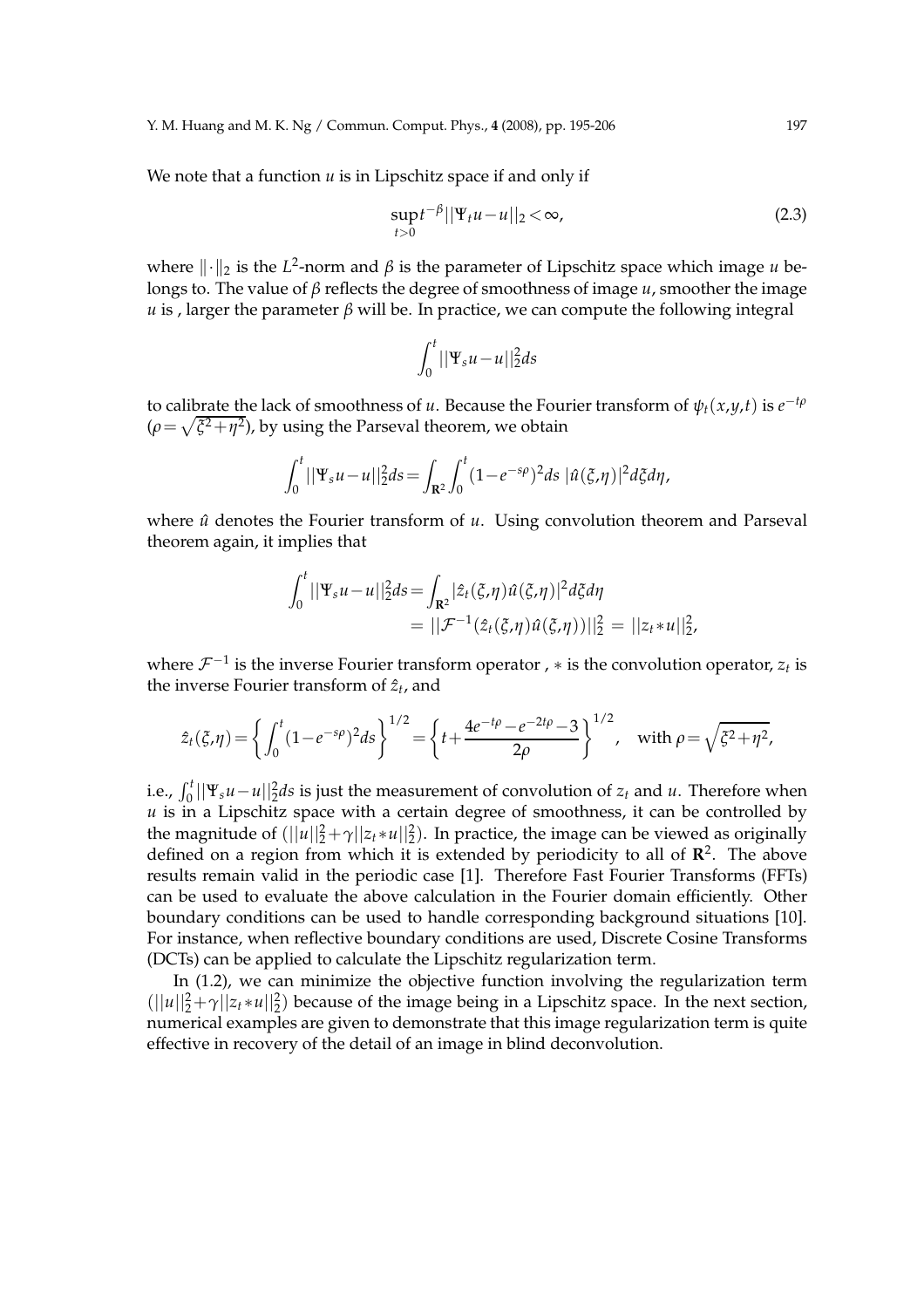To devise numerical algorithm for (1.2), let us write down the first order optimality conditions, that is,

$$
\frac{\partial E}{\partial k} = 2u(-x, -y) * (u*k - f) - \alpha_2 \nabla \cdot \frac{\nabla k}{|\nabla k|} = 0,
$$
\n(2.4)

and

$$
\frac{\partial E}{\partial u} = 2k(-x, -y) * (k * u - f) + 2\alpha_1 (u + \gamma z_t(-x, -y) * (z_t * u) = 0.
$$
 (2.5)

For (2.4), it can be solved by the lagged diffusivity fixed point iteration, see [11]. We apply preconditioned conjugate gradient method with cosine transform based preconditioners to solve the linear system at each fixed point iteration [2]. For (2.5), it can be solved in Fourier domain by

$$
\hat{u}(\xi,\eta) = \frac{\bar{\hat{k}}(\xi,\eta)\hat{f}(\xi,\eta)}{|\hat{k}(\xi,\eta)|^2 + \alpha_1(1+\gamma|\hat{z}_t|^2)},
$$
\n(2.6)

where  $\hat{u}$ ,  $\hat{k}$ ,  $\hat{f}$  and  $\hat{z}_t$  are the Fourier transforms of  $u$ ,  $k$ ,  $f$  and  $z_t$  respectively. In particular, the *m*-by-*m* image solution *u* can be determined in  $\mathcal{O}(m^2 \log m)$  operations by using fast Fourier transforms. Since both PSF and image are unknown, we adopt an alternating iterative algorithm in which the function value  $E(u,k)$  always decreases as the iterations increase. More precisely, the algorithm is stated as follows: With an initial guess  $(u^0,k^0)$ , we first solve  $E(u^0, k^1) \equiv \min_k E(u^0, \cdot)$  from (2.4), then solve  $E(u^1, k^1) \equiv \min_u E(\cdot, k^1)$  using (2.6), and so on, here we let the initial value of  $u^0$  as the observed image. When we set the initial *k* <sup>0</sup> as delta function, we can calculate *u* first instead in the iterative procedure, that is, solve  $E(u^1, k^0) \equiv \min_u E(\cdot, k^0)$  using (2.6) first and then solve  $E(u^1, k^1) \equiv \min_k E(u^1, k)$ from (2.4), and so on. By assuming after getting  $u^n$  and  $k^n$ , we solve for  $k^{n+1}$  from equation

$$
2u^{n}(-x,-y)*(u^{n} * k^{n+1}-f)-\alpha_2 \nabla \cdot \frac{\nabla k^{n+1}}{|\nabla k^{n+1}|}=0,
$$
\n(2.7)

and solve  $u^{n+1}$  from (2.5) in the Fourier space by:

$$
\hat{u}^{n+1}(\xi,\eta) = \frac{\bar{\hat{k}}^{n+1}(\xi,\eta)\hat{f}(\xi,\eta)}{|\hat{k}^{n+1}(\xi,\eta)|^2 + \alpha_1(1+\gamma|\hat{z}_t|^2)}.
$$
\n(2.8)

In addition, as noted in [3], the solution of (1.2) is usually not unique. If  $(u,k)$  is a solution, then (−*u*,−*k*) and (*u*(*x*±*c*,*y*±*d*), *k*(*x*∓*c*,*y*∓*d*)) are the solutions too, here *c* and *d* are any real constants. So we add nonnegative constraint to both image *u* and PSF *k*, and besides we normalize *k* and constrain it to be centrosymmetric in each iteration to get a unique solution. That is, solve  $k^{n+1}$  by (2.7), and impose following conditions:

$$
k^{n+1} = \begin{cases} k^{n+1}, & \text{if } k^{n+1} > 0, \\ 0, & \text{otherwise,} \end{cases}
$$
  
\n
$$
k^{n+1}(x,y) = (k^{n+1}(x,y) + k^{n+1}(-x,-y))/2,
$$
  
\n
$$
k^{n+1} = \frac{k^{n+1}}{\int_{\Omega} k^{n+1}(x,y) dx dy}.
$$
\n(2.9)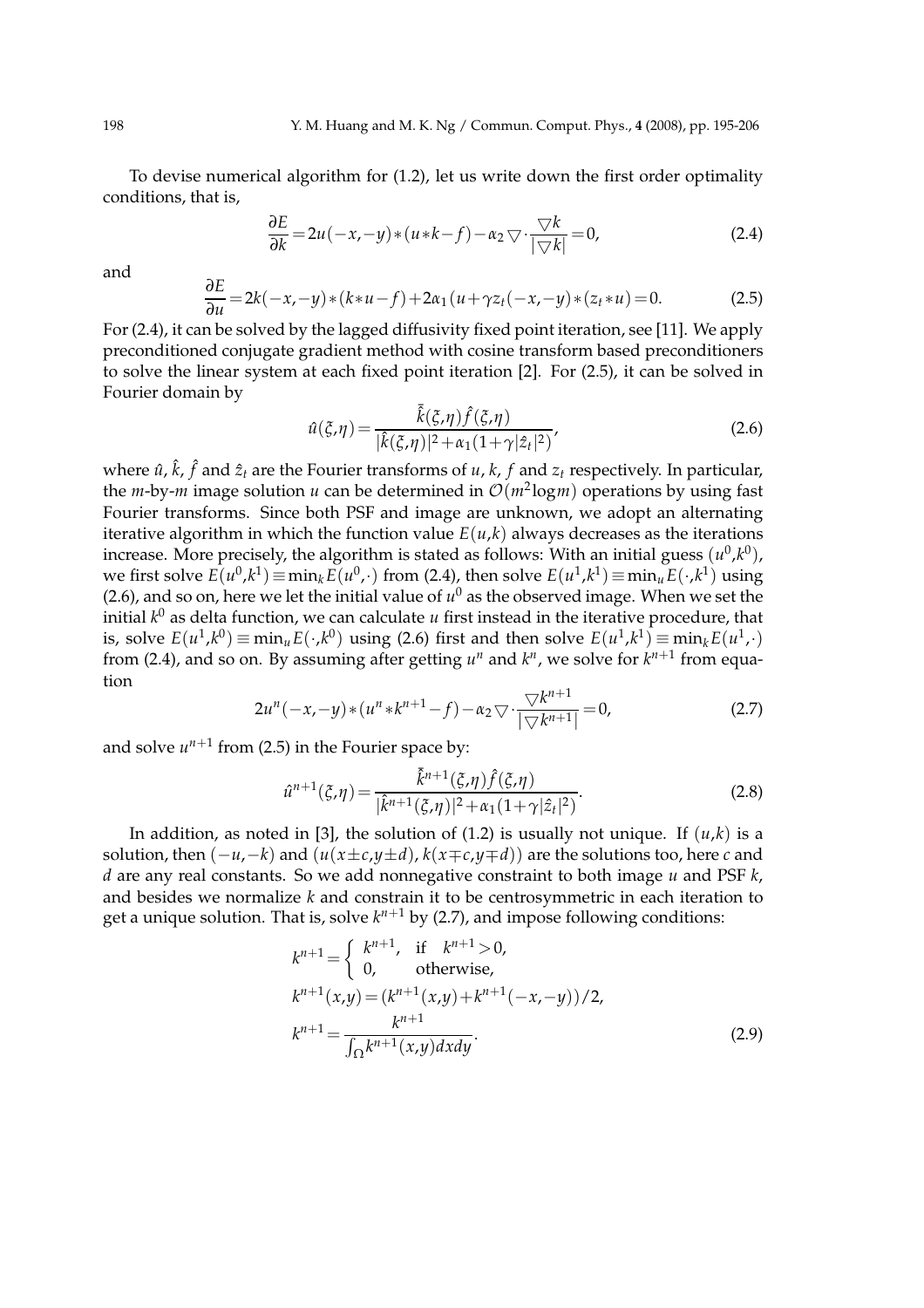Solve  $u^{n+1}$  by (2.8), and impose conditions:

$$
u^{n+1} = \begin{cases} u^{n+1}, & \text{if } u^{n+1} > 0, \\ 0, & \text{otherwise.} \end{cases}
$$
 (2.10)

#### **3 Numerical results**

In this section, we illustrate some numerical examples to show the effectiveness of such combination of Lipschitz and total variational regularization methods in blind deconvolution. The results show that the proposed method can recover both images and point spread functions quite well. Improved Signal to Noise ratio (ISNR) and relative error are applied to measure the quality of the restored images. They are defined as follows:

$$
\text{ISNR} = 20 * \log_{10} \left( \frac{||f - u||_2}{||\tilde{u} - u||_2} \right), \quad \text{relative error} = \frac{||\tilde{u} - u||_2}{||u||_2},
$$

where  $u$ ,  $f$  and  $\tilde{u}$  are the original image, the observed image and the recovered image respectively. Relative error of point spread function can be obtained when we set *u* and  $\tilde{u}$  as the original and recovered PSF respectively in the expression of relative error.



Figure 1: The original satellite image.

The test image is the satellite image shown in Fig. 1 from Philips Laboratory at Kirkland Air Force Base, New Mexico and was provided to us by Professor Robert Plemmons of Wake Forest University. The image consists of 256-by-256 pixels. Currently our codes are written in MATLAB with machine precision roughly equal to  $10^{-16}$ .

In the experiment, we set  $t = 0.1$ , the initial guess for  $u$  is the observed image as it is an only available approximation of *u*. We find that the image restoration results can be obtained even other values of *t* are used. At each step of alternating iterative algorithm, we iterate the fixed point iteration 50 times. Within each fixed point iteration, we use the preconditioned conjugate gradient method with cosine transform based preconditioners to solve a linear system.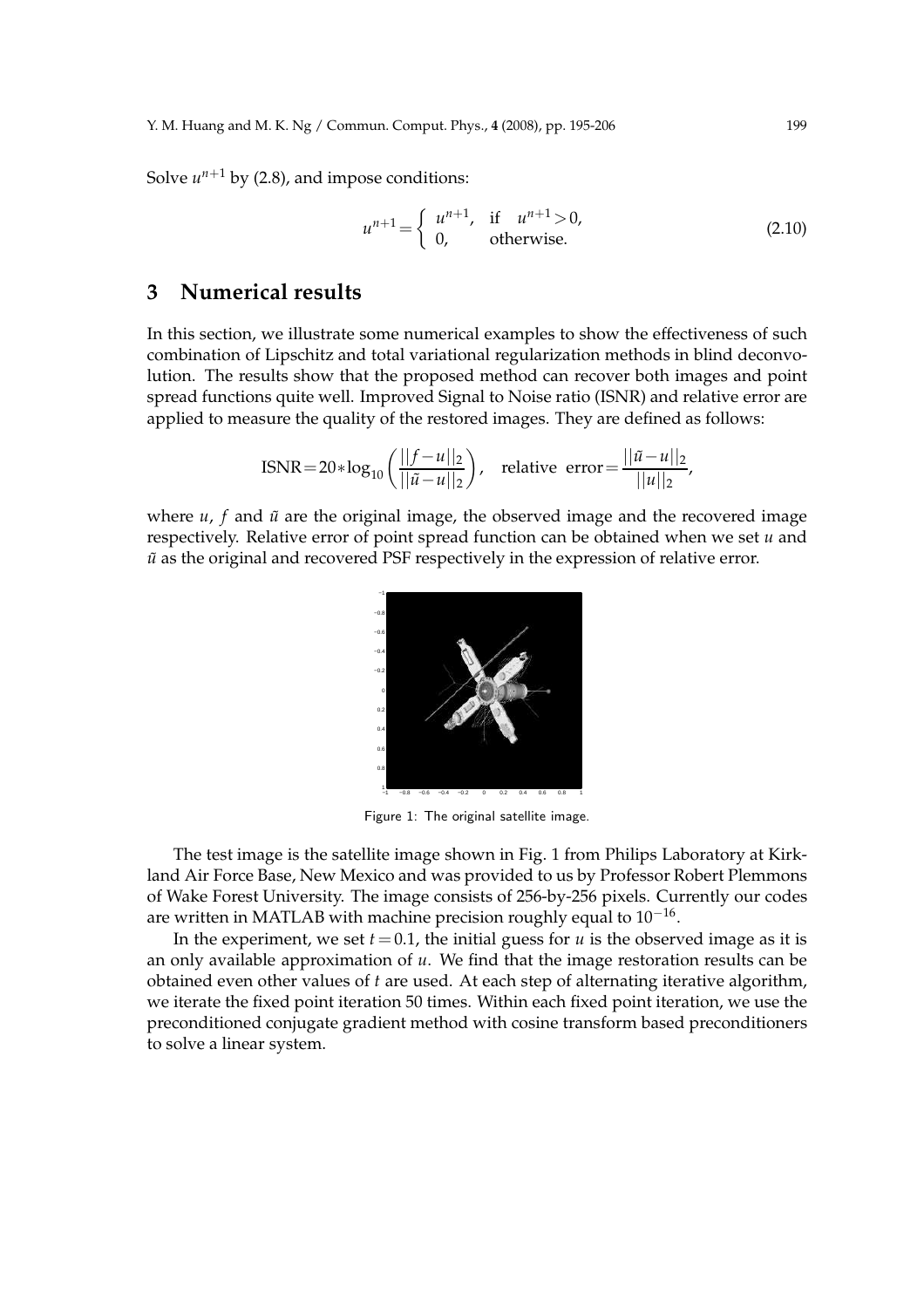

Figure 2: Blurred and noisy image with the relative error  $= 0.6622$  (left), out of focus blur (middle) and the 3D plot of the out of focus blur (right).



Figure 3: Recovered image with the known PSF, the relative error  $= 0.2064$  and ISNR  $= 10.1248$ .

The original image is blurred by a severe defocus blur *k* tested in [3] in Fig. 2 (middle), and a blurred image  $f' = k * u$  is generated. In the test, the multiplicative noise given by  $n = 0.005 \sigma f'$  (see for instance [1]) are added to the blurred image. Here  $\sigma$  refers to a 256-by-256 uniform random numbers in [-1,1]. The blurred and noisy image  $f = f' + n$  is shown in Fig. 2 (left). The relative error  $||u - f||_2 / ||u||_2$  of *f* is equal to 0.6622. Fig. 3 is the recovered image when the PSF is known. In this test, we set  $\alpha_2 = 0$  (the deconvolution problem) and choose  $\alpha_1 = 1.2 \times 10^{-6}$  by minimizing the relative error  $||u - u_r||_2/||u||_2$  of the recovered image  $u_r.$  For the value of  $\gamma$  we used the computed parameters (the value of *β* and the supremum value of (2.3) in [1]) to set  $\gamma$  being equal to 126.4.

In Fig. 4, we illustrate the ideas on choosing the regularization parameter *α*2. Fig. 4 shows the recovered images and the identified PSFs with their corresponding threedimensional plots for varies  $\alpha_2$ . The parameters  $\alpha_1$  and  $\gamma$  are fixed at 1.2×10<sup>-6</sup> and 126.4 as it produces the best recovered image in case the PSF is known. We see that the identified PSF has increasing support as  $\alpha_2$  increases. This result is the same as that in [3]. In Fig. 4, when  $\alpha_2$  is too large, says to  $5 \times 10^{-2}$ , there is nothing recovered, when  $\alpha_2$  is decreasing small to 10<sup>-2</sup> and  $5 \times 10^{-3}$ , the structure of image can be gotten and the support of the recovered PSF is more bright and the shape of it is close to the exact one. We further decrease *α*<sub>2</sub> to 10<sup>−3</sup>, we see the support of recovered PSF is too small and nearly nothing is recovered in the image. We conclude that the optimal  $\alpha_2$  will be in the interval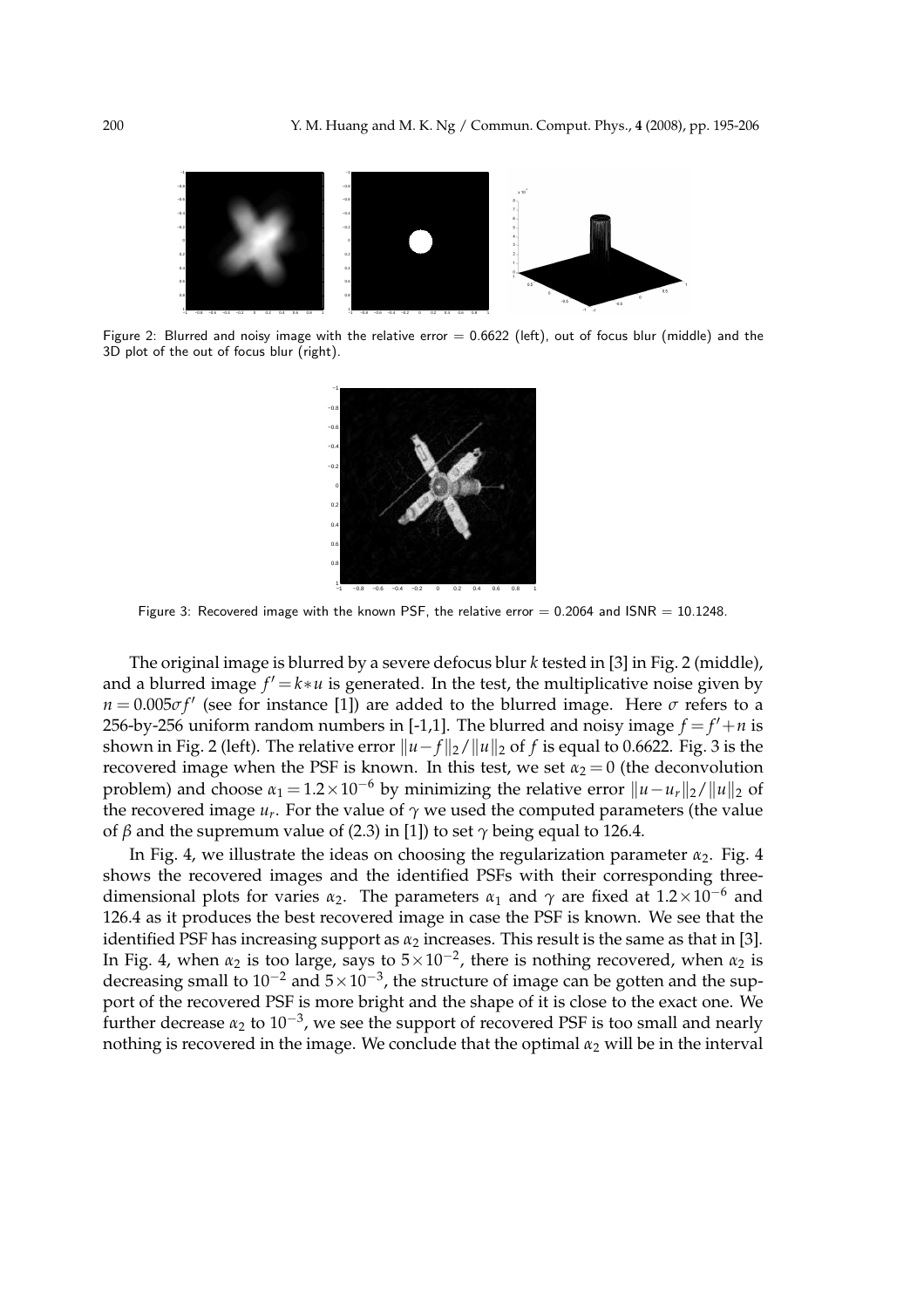

Figure 4: Recovered images (left), recovered PSFs (middle) and their corresponding 3D plots of the recovered PSFs (right) for  $\alpha_2 = 5 \times 10^{-2}$ ,1×10<sup>-2</sup>,5×10<sup>-3</sup>,1×10<sup>-3</sup> (from top to bottom).



Figure 5: Recovered image (left), recovered PSF (middle) and the corresponding 3D plot of the recovered PSF (right) for  $\alpha_1 = 1.2 \times 10^{-6}$  and  $\alpha_2 = 6.40 \times 10^{-3}$  with the relative error of the recovered image = 0.3545,<br>ISNR=5.4265, and the relative error of the recovered PSF = 0.2055.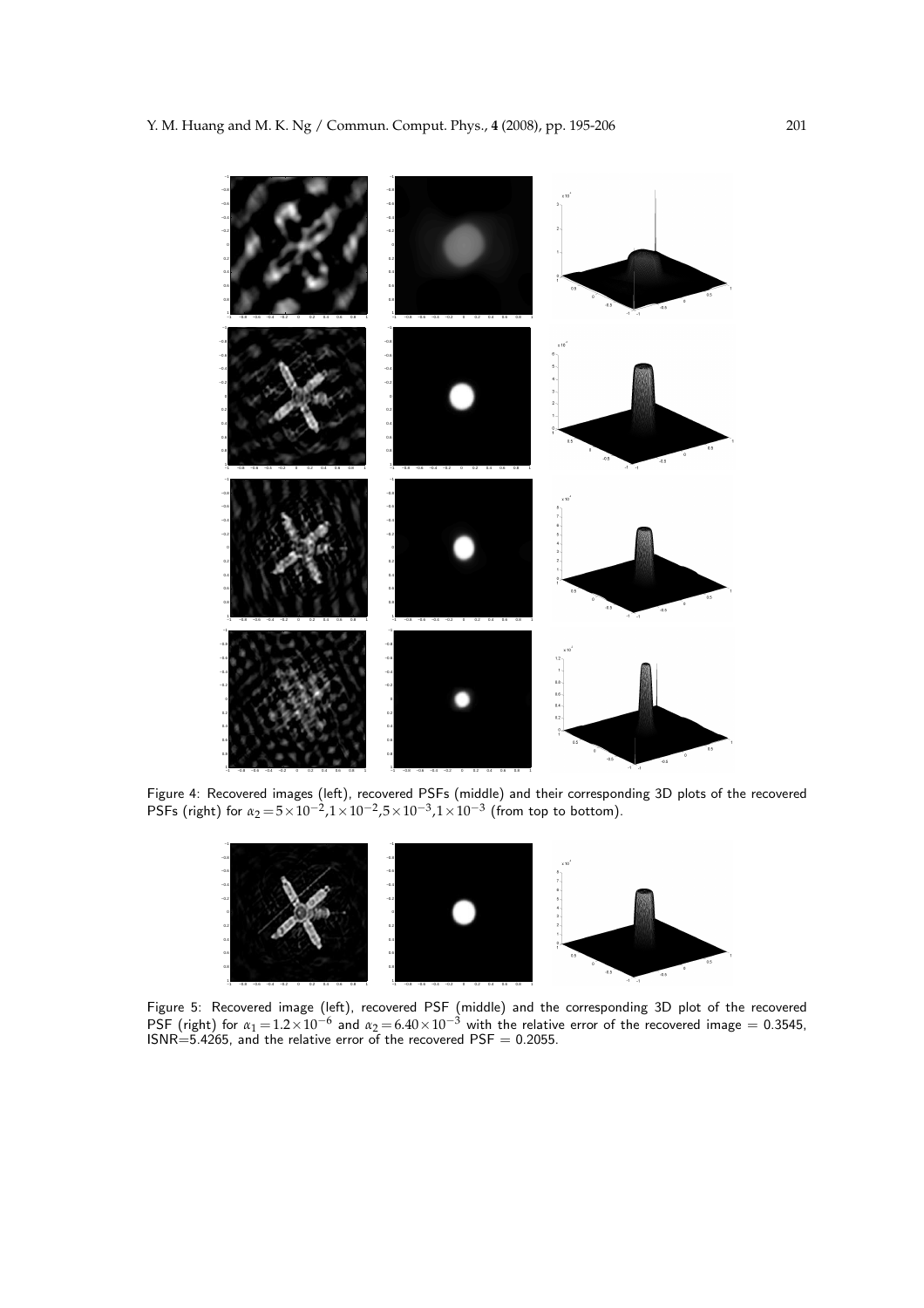

Figure 6: Recovered images (left), recovered PSFs (middle) and their corresponding 3D plots of the recovered PSFs (right) for  $\alpha_1 = 1.2 \times 10^{-4}$ ,  $1.2 \times 10^{-5}$ ,  $1.2 \times 10^{-6}$ ,  $1.2 \times 10^{-7}$ ,  $1.2 \times 10^{-8}$  (from top to bottom).

between 10<sup>-3</sup> and 10<sup>-2</sup>. By minimizing the relative error of the recovered image*,* we find that  $\alpha_2 = 6.4 \times 10^{-3}$  gives the best recovered image shown as in Fig. 5. We see that the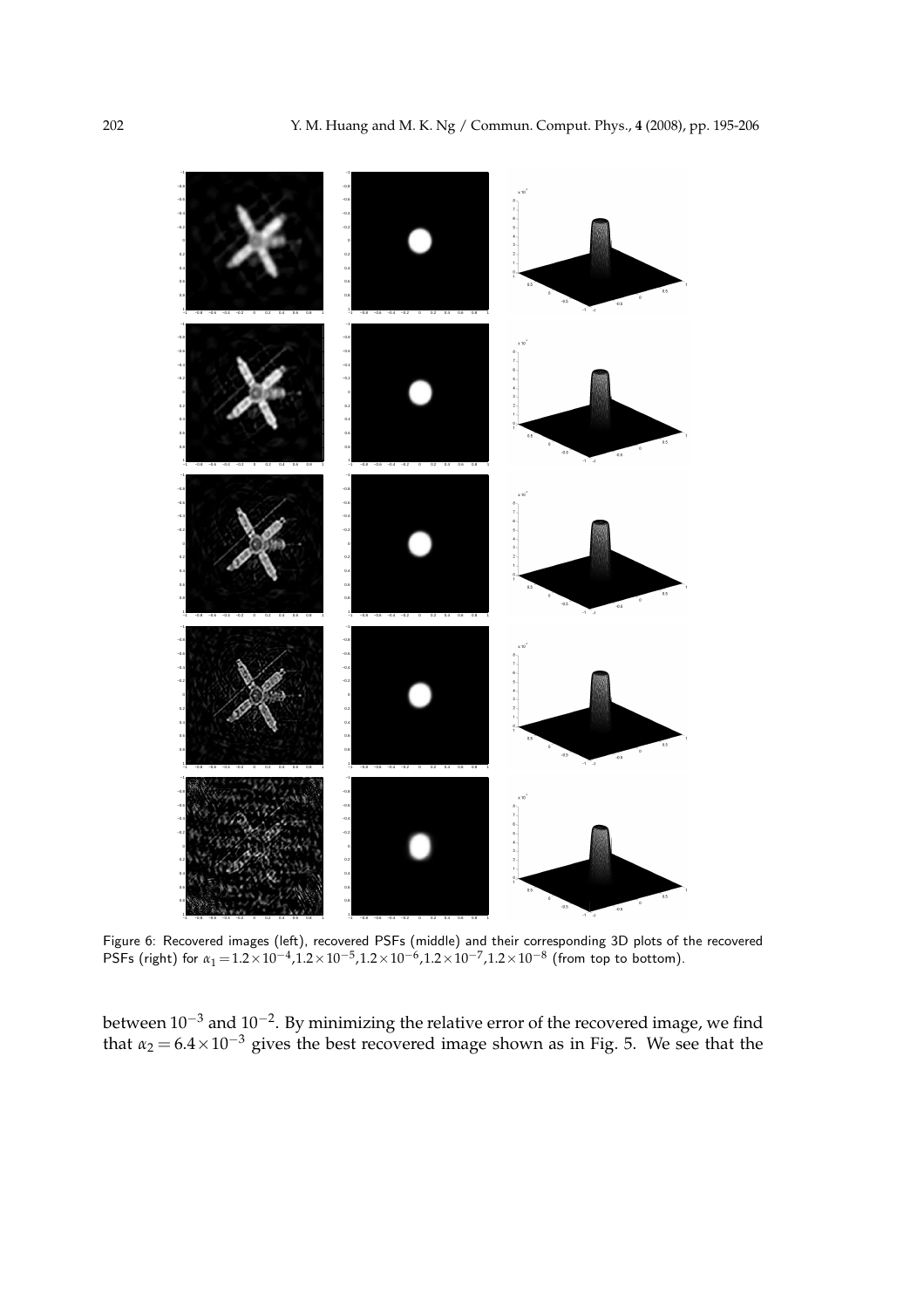

Figure 7: Recovered images (left), recovered PSFs (middle) and their corresponding 3D plots of the recovered PSFs (right) after one iteration (the upper one) and two iterations (the lower one).

recovered PSF is quite close to the original one. To further check these recovered results, we fix  $\alpha_2 = 6.4 \times 10^{-3}$  and vary  $\alpha_1$ . Fig. 6 shows the recovered images and the identified PSFs with their corresponding three-dimensional plots for varies  $\alpha_1$ . We see that the best recovered results are still obtained in Fig. 5. We also report that the number of iterations required for the alternating iterative algorithm is only two for this setting. In Fig. 7, we show the restored results and find that the recovered image and PSF are quite good after the first iteration.

As for a comparison, we test the following four settings:

(i) When the total variational regularization is used for both image and PSF, i.e.,

$$
\min_{(u,k)} E(u,k) = \min_{u,k} \{ ||k*u - f||_2^2 + \alpha_1 \int |\nabla u| + \alpha_2 \int |\nabla k| \},
$$

the best recovered results are shown in Fig. 8. Although the quality of the recovered PSF is quite well, we obtain a recovered image with clear structure but little detail.

(ii) When the Lipschitz regularization is used for image and the  $H^1$ -norm regularization is used for PSF, i.e.,

$$
\min_{(u,k)} E(u,k) = \min_{u,k} \{ ||k*u-f||_2^2 + \alpha_1(||u||_2 + \gamma ||z_t*u||_2^2) + \alpha_2 \int |\nabla k|^2 \},\
$$

the best recovered results are shown in Fig. 9. The quality of the recovered image is acceptable, but the quality of the recovered PSF is poor. We also remark that the number of iterations required for the alternating iterative algorithm is 100 in order to obtain such results.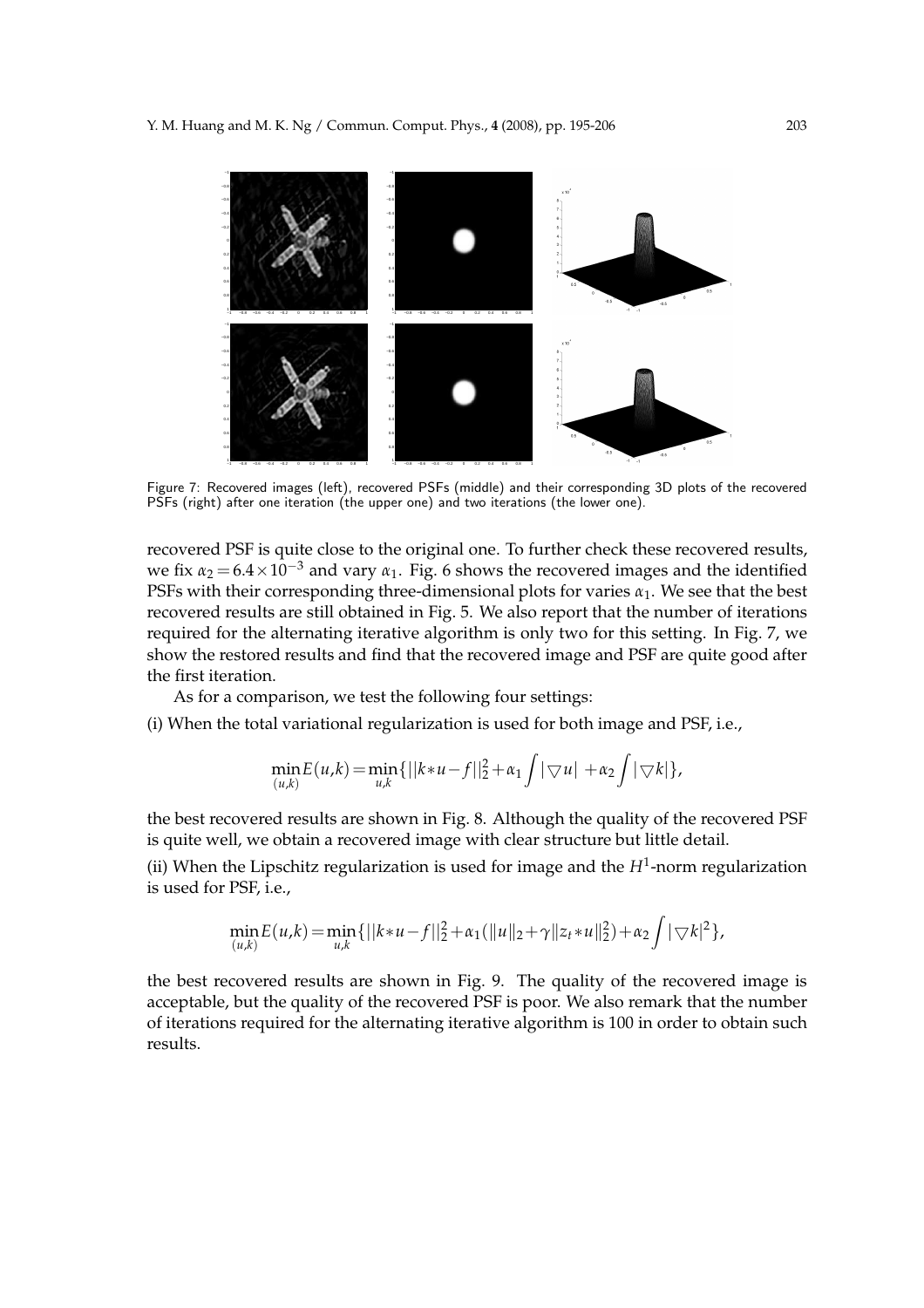

Figure 8: Recovered image (left), recovered PSF (middle) and the corresponding 3D plot of the recovered PSF (right) for  $\alpha_1 = 1.0 \times 10^{-5}$  and  $\alpha_2 = 5.10 \times 10^{-3}$  with the relative error of the recovered image = 0.3601 and  $INR = 5.2903$ , and the relative error of the recovered PSF = 0.2841, where TV norm is used for both image and PSF.



Figure 9: Recovered image (left), recovered PSF (middle) and the corresponding 3D plot of the recovered PSF (right) for  $\alpha_1 = 2.01 \times 10^{-6}$  and  $\alpha_2 = 1.62 \times 10^{-4}$  with the relative error of the recovered image = 0.3618 and<br>ISNR=5.2511, and the relative error of the recovered PSF = 0.2616, where Lipschitz regularization is us image and  $H^1$ -norm regularization is used for PSF.



Figure 10: Recovered image (left), recovered PSF (middle) and the corresponding 3D plot of the recovered PSF for iterations=100,  $\alpha_1 = 1.20 \times 10^{-3}$  and  $\alpha_2 = 2.00 \times 10^{-3}$  with the relative error of the recovered image = 0.4376 and ISNR  $=$  3.5987, the relative error of the recovered PSF  $=$  0.3446, where  $H^1$ -norm regularization is used for both image and PSF.

(iii) When the *H*<sup>1</sup> -norm regularization is used for both image and PSF, i.e.,

$$
\min_{(u,k)} E(u,k) = \min_{u,k} \{ ||k*u - f||_2^2 + \alpha_1 \int |\nabla u|^2 + \alpha_2 \int |\nabla k|^2 \},
$$

the best recovered results are shown in Fig. 10. It is clear from this figures that both the quality of the recovered image and PSF are poor.

(iv) When the *H*<sup>1</sup> -norm regularization is used for image and the total variational regular-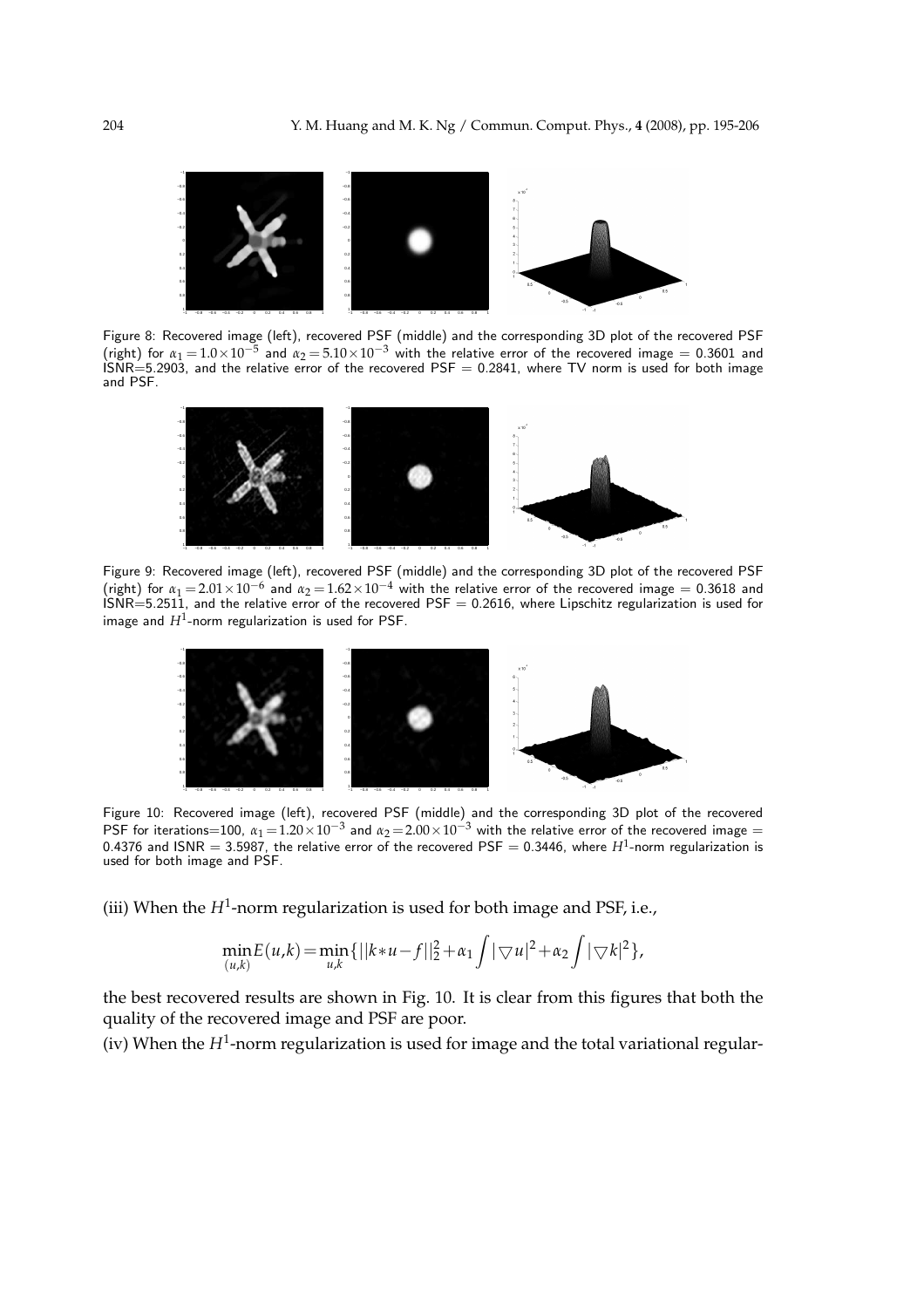

Figure 11: Recovered image (left), recovered PSF (middle) and the corresponding 3D plot of the recovered PSF for  $\alpha_1=10^{-3}$  and  $\alpha_2=8\times10^{-3}$  with the relative error of the recovered image = 0.3808 and ISNR=4.8059, and the relative error of the recovered PSF  $=$  0.2469, where  $H^1$ -norm regularization is used for image and TV norm is used for PSF.

ization is used for PSF, i.e.,

$$
\min_{(u,k)} E(u,k) = \min_{u,k} \{ ||k*u-f||_2^2 + \alpha_1 \int |\nabla u|^2 + \alpha_2 \int |\nabla k| \},
$$

the best recovered results are shown in Fig. 11. In this setting, though some texture appears, and the quality of the recovered PSF is quite good, it is much poorer than that in Fig. 5. We summarize that the relative errors of the recovered image and PSF (and the ISNR of the recovered image) by our proposed method are less (higher) than those of the above four settings.

### **4 Concluding remarks**

Based on the assumption that images belong to proper Lipschitz spaces, the Lipschitz regularization method can recover images efficiently. In this paper, we introduce Lipschitz regularization method to image in blind deconvolution procedure, while the total variational regularization method is used for PSF. Because the excellent recovering effect of fine scales of image with Lipschitz regularization, the blind recovering image has more clear fine detail. The effects can be seen from the experiments we have done in Section 3.

### **Acknowledgments**

This research is supported in part by RGC 7046/03P, 7035/04P, 7035/05P and HKBU FRGs.

#### **References**

[1] A. A. Carasso, Singular integrals, image smoothness, and the recovery of texture in image deblurring, SIAM J. Appl. Math., 64 (2004), 1749-1774.